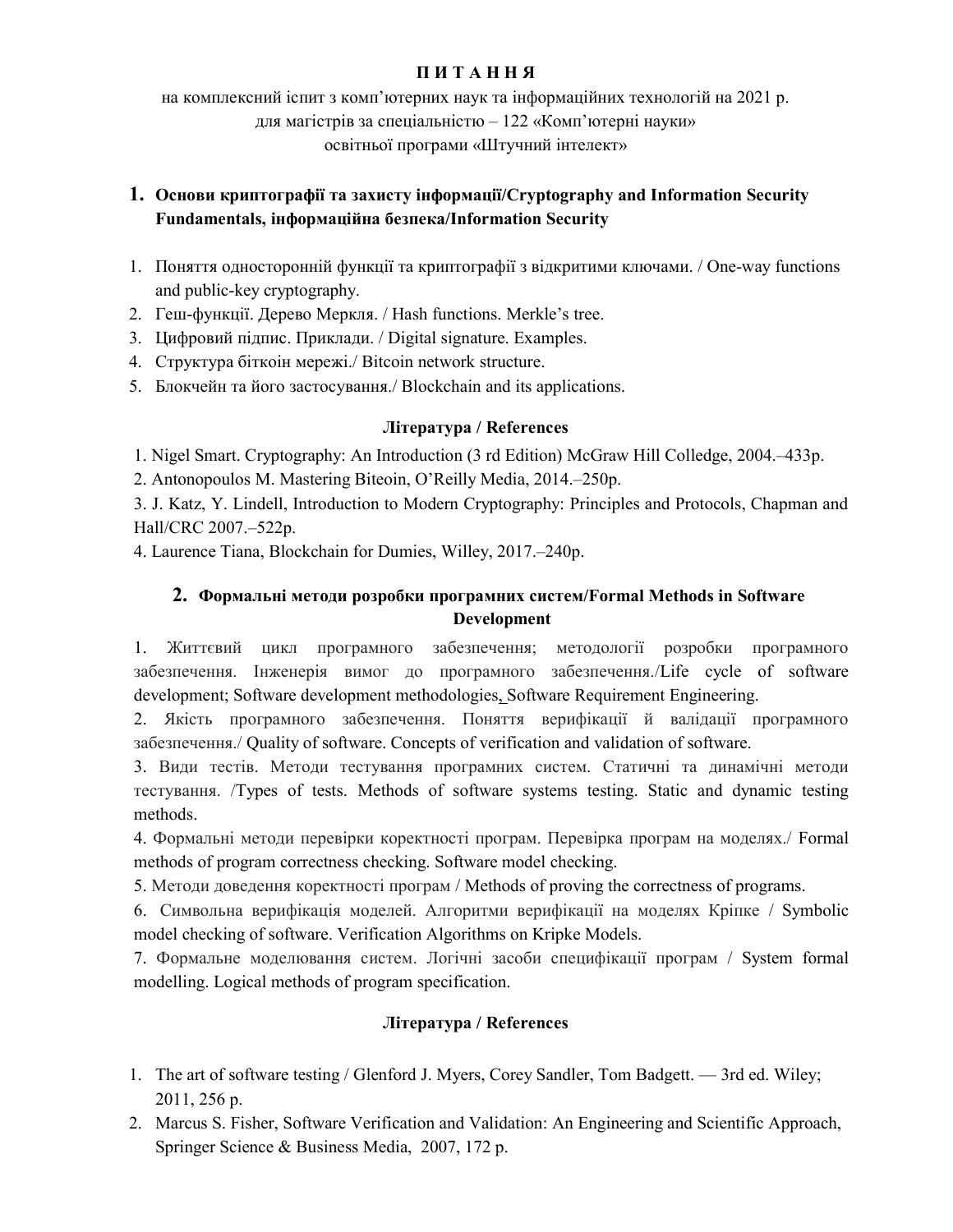- 3. Hoare C.A.R., Jifeng He. Unifying Theories of Programming. London: Prentice Hall Europe, 1998. – 298 p
- 4. The RAISE specification language. Prentice Hall Int, 1992 397 p.

## 3. Штучний інтелект: принципи та методи/ The Principles and Methods of Artificial Intelligence, актуальні проблеми «Data Mining», робототехніка/Robotics

- 1. Штучний інтелект. Основні задачі./Artificial intelligence. Main tasks.
- 2. Архітектура інтелектуальної системи лінгвістичного аналізу./Architecture of the intellectual system of linguistic analysis.
- 3. Синтаксичний аналіз текстів. /Syntax analysis of texts.
- 4. Алгоритм Ерлі./Early algorithm.
- 5. Алгоритм Cock-Younger-Kasami. /Cock-Younger-Kasami algorithm
- 6. Онтологічні бази знань./Ontological knowledge bases.
- 7. Латентний семантичний аналіз./Latent semantic analysis.
- 8. Кластеризація. Алгоритми кластеризації. Ієрархічна кластеризація. Висхідна і низхідна стратегія. /Clustering. Clustering algorithms. Hierarchical Clustering. Ascending and descending strategy.
- 9. Класифікація. Алгоритми класифікації./Classification. Classification algorithms.
- 10. Машинне навчання. Моделі та методи машинного навчання./Machine learning. Models and methods of machine learning.
- 11. Формалізми для опису кінематичних схем маніпуляційних роботів. / Formalizations for description of the kinematic schemes of manipulation robots.
- 12. Методи розв'язання прямих і обернених кінематичних задач маніпуляційного робота. / Methods for solving of the direct and inverse kinematics problems of manipulation robot.
- 13. Методи розв'язання задач планування траєкторій маніпуляційного робота. / Methods for solving of the manipulation robot trajectories planning problems.
- 14. Методи побудови робочого простору маніпуляційного робота. / Methods for work space construction of the manipulation robot.
- 15. Принцип Д'Алемберта в застосуванні до задачі побудови рівнянь динаміки для маніпуляційних роботів. / D'alembert principle in applying to the problem of constructing dynamics equations for manipulation robots.
- 16. Принцип Лаґранжа для побудови рівнянь динаміки маніпуляційних роботів. / Lagrange principle for the construction of the dynamics equations of manipulation robots.
- 17. Метод декомпозиції при застосуванні до побудови рівнянь динаміки маніпуляційних роботів. / Method of decomposition in applying to the construction of the dynamics equations of manipulation robots.
- 18. Використання адаптивних методів для побудови рухів маніпуляційних роботів. / Use of the adaptive methods for movements constructing of manipulation robots.

#### Література / References

- 1. Stuart J. Russell and Peter Norvig Artificial Intelligence: A Modern Approach. Prentice Hall. 2009
- 2. Sergei Nirenburg and Victor Raskin Ontological Semantics. The MIT Press 2004. Cambridge, Massachusetts, London, Englan
- 3. Jure Leskovec, Anand Rajaraman, Jeffrey D. Ullman Mining of Massive Datasets http://infolab.stanford.edu/~ullman/mmds/book.pdf.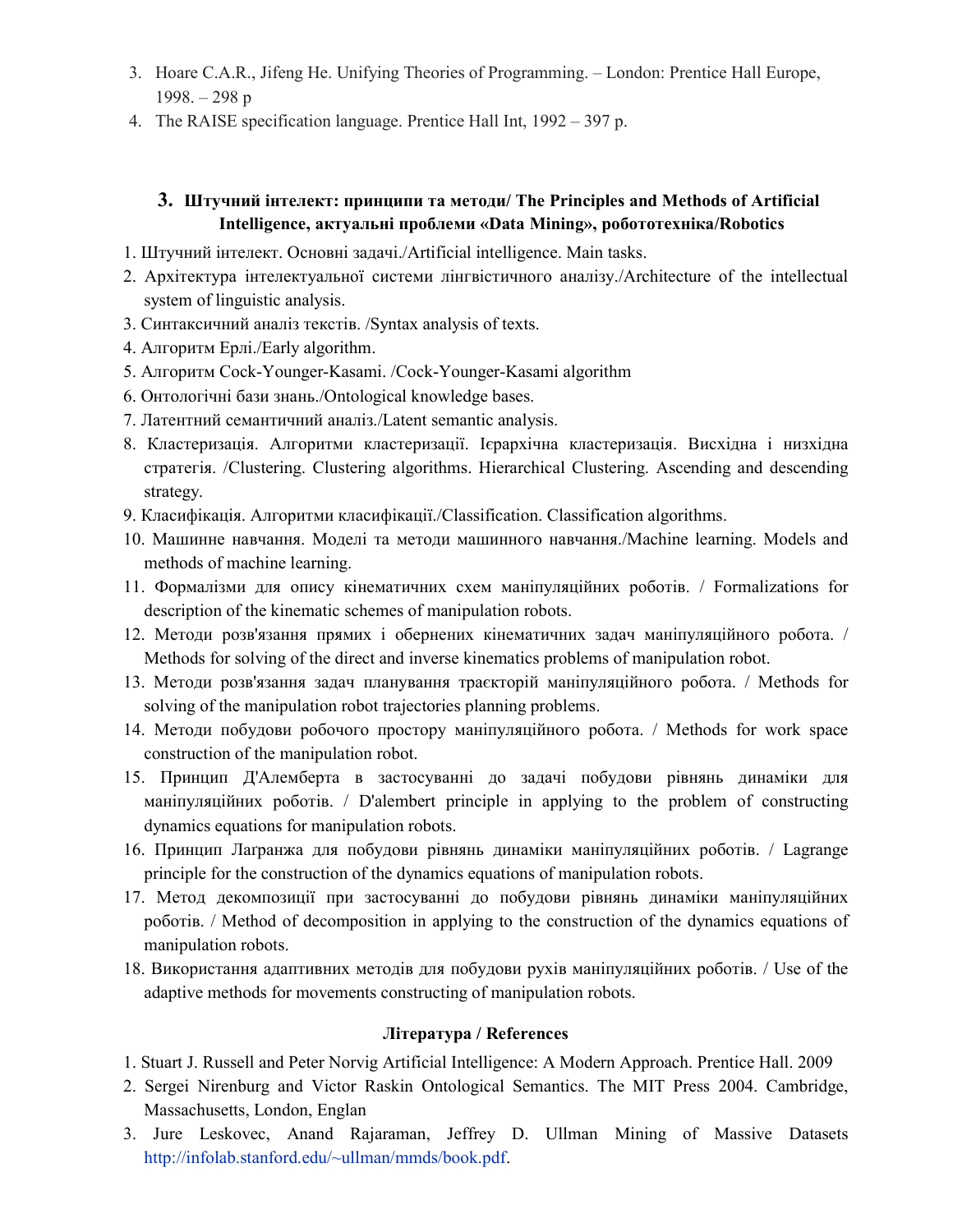- 4. P. J. McKerrow. Introduction to Robotics, Addison Wesley, 1998. 811 p. (English)
- 5. J.J. Craig. Introduction to Robotics. Mechanics and Control. Pearson Education, Inc. 2005. 408 p. (English)
- 6. R.M.Murray, Z.Li, S.S. Sastry. A mathematical introduction to robotic manipulation. CRC Press, 1994. 456 p.(English)
- 7. Кириченко М.Ф., Крак Ю.В., Сорока Р.О. Оптимізація маніпуляційних роботів. (Українська мова) К.:Либідь, 1990, 144 с. N.F.Kirichenko, Yu.V.Krаk, and R.O. Soroka. Optimization of manipulation robots. Kyiv: Lubid. (1990).
- 8. Кривонос Ю.Г., Крак Ю.В., Кириченко М.Ф. Моделювання, аналіз і синтез маніпуляційних систем. (Українська мова) . К.: Наук. думка. 2006. 204 с. Iu.G.Kryvonos, Iu.V.Krak, M.F.Kirichenko. Modeling, analysis and synthesis of the manipulation systems. Kyiv. Naukova Dumka Press. 2006. 204 p.
- 9. I.Krak, I.Kryvonos, W.Wojcik, P.Komada. Optimization methods for robot-manipulator systems modeling and control. – P.463-513. In Monograph "Modelling and Control". Edited by Jan Sikora and Waldemar Wojcik. – Lublin University of Technology. Poland, 2011. – 516р. (English)

## 4. Комп'ютений зір/Image Analysis Computer Vision, розпізнавання образів / Pattern Recognition

- 1. Бінаризація зображень. Алгоритм Кені/ Image binarization. Canny algorithm.
- 2. Лінійна і нелінійна корекція/ Linear and nonlinear correction.
- 3. Згортка і фільтрація/ Convolution and filtering.
- 4. Швидке перетворення Фур'є.Застосування в обробці зображень / Fast Fourier Transform. Application in image processing
- 5. Алогорітм JPEG. Ієрархічне представлення/ JPEG algoritm. Hierarchical view.
- 6. Нейромережеві методи класифікації / Neural network classification methods.
- 7. Семантична сегментація, метрики / Semantic segmentation, metrics.
- 8. Основні задачі аналізу відео / The main tasks of video analysis.
- 9. Виявлення об'єкта/ Object Detection.
- 10. Відслідковування об'єктів, оптичний потік/ Object Tracking, optical flow.
- 11. Класифікація зображень, основні етапи отримання евристичних ознак/ Classification of images, basic stages of obtaining heuristic features.
- 12. Методи класифікації / Methods of classification.
- 13. Лінійні моделі для регресії. Базові лінійні моделі. / Linear models for Regression. Linear basis function models.
- 14. Лінійні моделі для регресії. Байєсова лінійна регресія. / Linear models for Regression. Bayesian linear regression.
- 15. Лінійні моделі для класифікації. Імовірнісні генеративні моделі. /Linear models for Classification. Probabilistic generative models.
- 16. Лінійні моделі для класифікації. Імовірнісні дискримінаційні моделі. / Linear models for Classification. Probabilistic discriminative models.